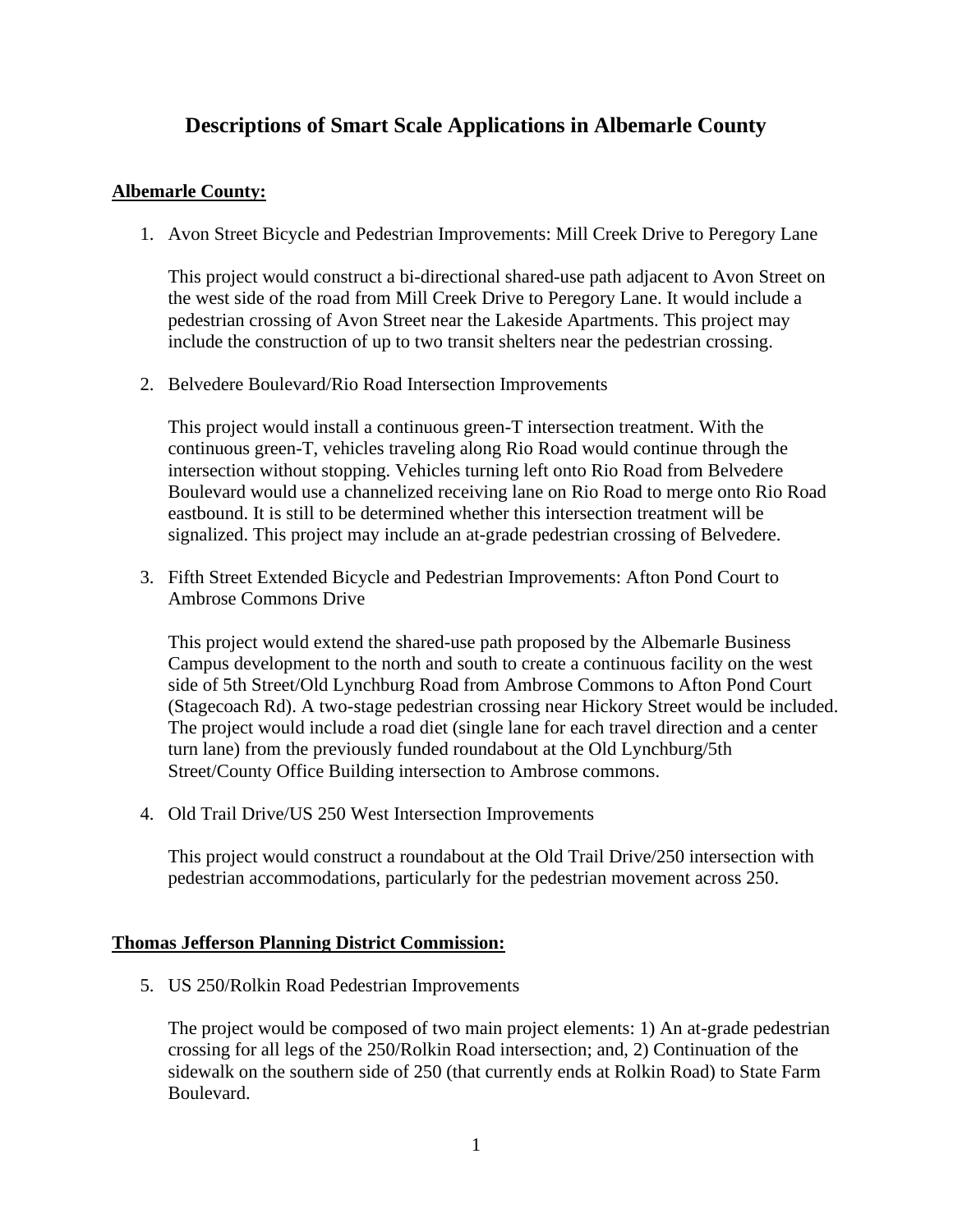6. US 250/Peter Jefferson Parkway Intersection Improvements, Park and Ride, and Access Management

The project would have four main elements: 1) Add a right-turn only for eastbound traffic on 250 (turning right onto Peter Jefferson Parkway) to reduce rear-end crashes at this intersection; the existing shared right-turn/thru-lane should be converted to thru-only; and, 2) Implement a "Thru-cut" at the 250/Peter Jefferson Parkway intersection such that thru-movements on the minor approaches are eliminated to maximize signal efficiencies and reduce delay; and, 3) Construct a new park and ride lot on the northwest corner of the 250/Peter Jefferson Parkway intersection; and, 4) Complete the median between Pantops Mountain Road and Peter Jefferson Parkway – this access management treatment is intended to improve safety and reduce delay. This application may include at-grade pedestrian crossings of 250 at Pantops Mountain Road and/or Peter Jefferson Parkway.

7. US 250/Louisa Road (Route 22) Intersection Improvements

The project would result in a displaced left-turn for traffic traveling east on 250 and turning north onto Louisa Road.

8. US 250/Milton Road Intersection Improvements

The project would construct a roundabout at this intersection.

## **Charlottesville-Albemarle Metropolitan Planning District Commission**

9. Hydraulic Road/District Avenue Roundabout

This is a proposed roundabout at the intersection of Hydraulic Road and District Avenue near Stonefield shopping center. This project was part of a previous and more comprehensive Smart Scale application for the U.S. 29 and Hydraulic Road intersection. This was recommended as part of the Hydraulic/29 Small Area Plan and is identified as a priority project in CAMPO's Long-Range Transportation Plan.

10. Rivanna River Bike and Pedestrian Bridge: South Pantops Drive to Woolen Mills

This project would construct a bicycle and pedestrian bridge across the Rivanna River from East Market Street to the Pantops area. A shared use path would be constructed from the eastern bridge terminus up to the intersection of Peter Jefferson Parkway and State Farm Boulevard, where bicyclists and pedestrians can join the existing transportation network.

11. Avon Street Corridor Bicycle and Pedestrian Improvements: Druid Avenue to Avon Court